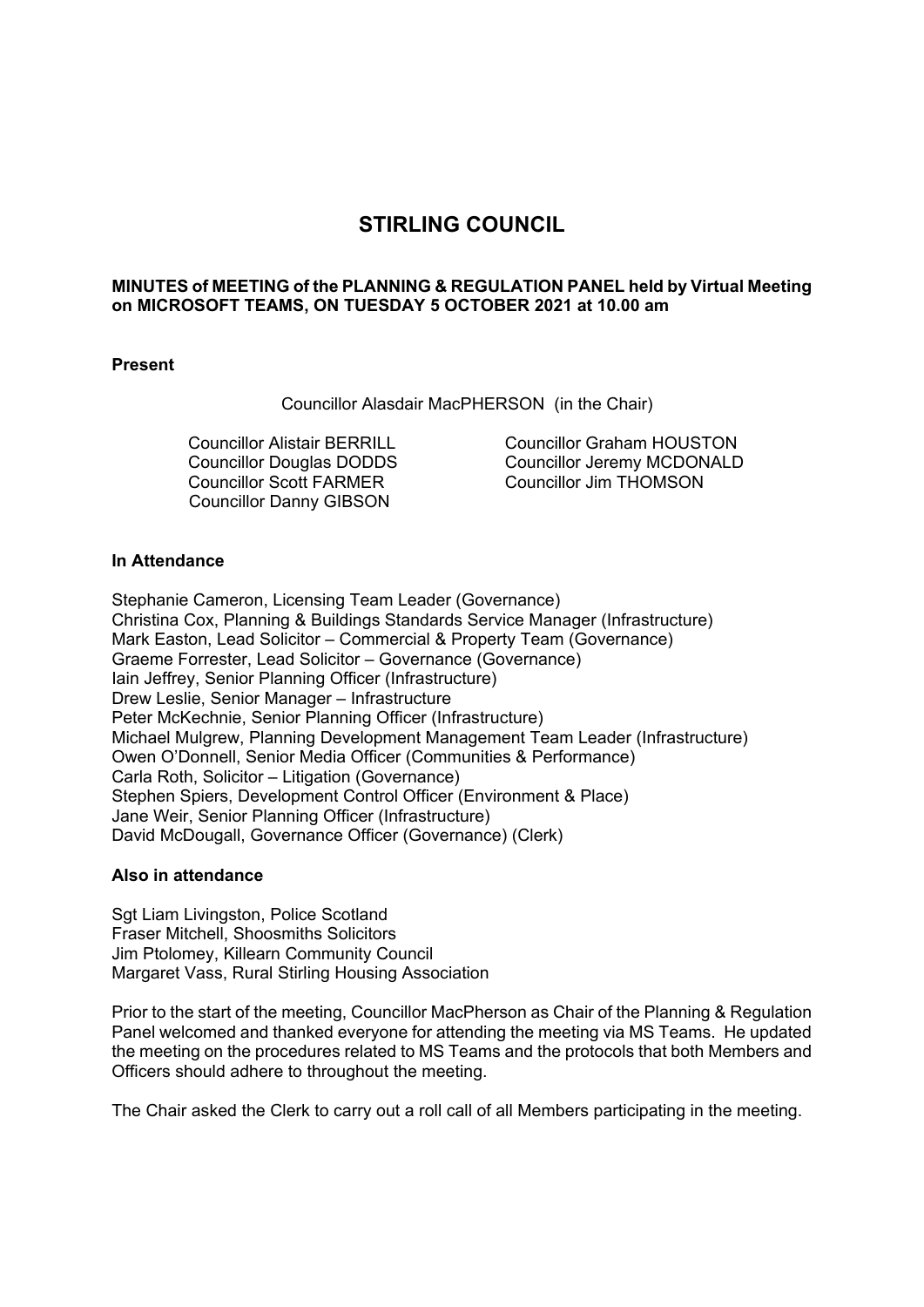## **PL399 APOLOGIES AND SUBSTITUTIONS**

Apologies were submitted on behalf of Councillor Neil Benny.

## **PL400 DECLARATIONS OF INTEREST**

There were no declarations of interest.

## **PL401 URGENT BUSINESS BROUGHT FORWARD BY THE CHAIR**

There were no items of urgent business brought forward.

## **PL402 MINUTES**

The Minutes of the Planning & Regulation Panel held on 7 September 2021 were submitted for approval.

#### **Decision**

The Planning & Regulation Panel approved the Minutes of the Meeting on 7 September 2021 as an accurate record of proceedings.

Councillor MacPherson as Chair of the Planning & Regulation Panel updated the meeting on the procedures related to MS Teams Hearing process and the protocols that all should adhere to throughout the following item.

## **PL403 APPLICATION FOR APPROVAL OF MATTERS SPECIFIED IN CONDITIONS NOS 1-9 AND 12 OF PLANNING PERMISSION 17/00978/PPP FOR ERECTION OF 11NO. AFFORDABLE DWELLING HOUSES AT LAND ADJACENT TO NOS 1 AND 2, LAMPSON ROAD, KILLEARN - RURAL STIRLING HOUSING ASSOCIATION -20/00408/MSC – HEARING**

Matters specified by conditions approval was sought to build eleven Affordable dwelling houses (Application by Rural Stirling) and associated infrastructure on land adjacent to 1 and 2 Lampson Road, Killearn. The application site established residential approval through the granting of application 17/00978/PPP, which was subject to a planning obligation requiring all the housing to be affordable in accordance with the definition of affordable housing set out in the 2018 Stirling Local Development Plan.

This application sought the Planning and Regulation Panel's approval of the information submitted to address the Matters Specified by Conditions (MSC) 1 to 9 and 12 of approved application 17/00978/PPP and also sought to discharge the remaining conditions of this planning permission. The relevant conditions were listed in the description of the development.

This submission was not a planning application but the second part of the two stage planning permission in principle process. The detailed matters considered under Conditions 1 to 9 and 12 were primarily in accordance with the Stirling Council Development Plan October 2018. The proposed designs, layouts, landscaping, tree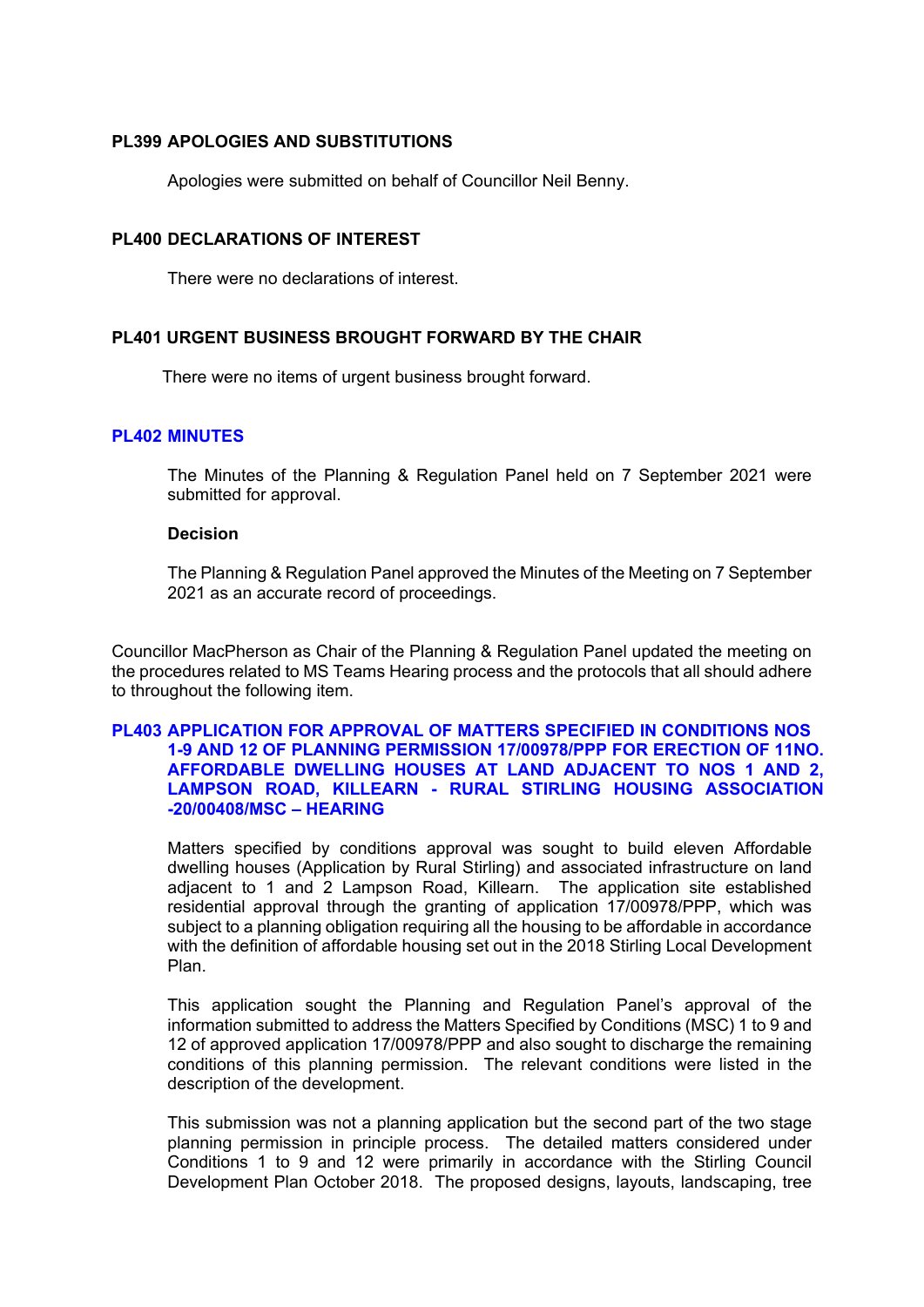retention/removal, impact on European Protected Species and roads requirements (subject to further conditions, set out at Appendix 1 to the report) were all acceptable.

The application had been brought to Panel as it had received more than five objections and there had been a request for a Hearing.

The report formed the Report of Handling for the planning application in compliance with the Town and Country Planning (Development Management Procedure) (Scotland) Regulations 2013.

The Planning Officer introduced the report and updated Members with the presentation of maps of the proposed site. Panel was advised that condition 13 as set out within appendix 1 to the report required to be amended to remove reference to tree felling only taking place during specific months, as the applicant had recently obtained a licence to disturb bat roosts within the site. This amendment to condition 13 would therefore require to be included as part of the approval of the application, if approved.

#### Applicant

Margaret Vass introduced herself as a Board Member and former chairperson at Rural Stirling Housing Association, and presented her case in support of the application.

There were high levels of need and high house prices throughout the Stirling Rural South West area, with equally high numbers of waiting list applicants for lets. In Killearn, the waiting list ratio was 12 applicants to every social rent property. That was the demand they were aware of, but it was acknowledged that much demand was hidden (particularly homelessness in rural areas). This was shown in neighbouring Strathblane when a local housing needs survey was carried out by the Rural Housing Service in 2019. Private Letting was the main alternative tenure in Rural South West but rent levels continued to be high and not affordable to local people doing vital low paid local jobs.

The site at Lampson Road was considered suitable for provision of affordable housing and they were delighted when Stirling Council requested that they take forward the development. Rural Stirling purchased the land in 2019 with the support of Scottish Government funding from the Affordable Housing Supply Programme, with the intention to build 11 properties, all of these to be for social rent.

The planning permission in principle application submitted by the previous landowner for the development proposal of 12 homes for this site met with considerable objection from the local community and neighbouring property owners, with concerns voiced over several aspects of the design that was submitted.

After purchasing the site, Rural Stirling established a community panel to take the development forward. The design team and Rural Stirling representatives held a number of meetings with nearby residents and Killearn Community Council, and in response to the feedback received at these meetings the design was extensively revised and enhanced. The number of units was reduced from 12 to 11, which allowed the layout of the housing to be opened up to maintain views through the new development from the adjacent properties. The upper cottage flats were reduced to two thirds height and the placement of other units was changed to reduce the impact on views from neighbouring upper windows. Properties were rotated so that their main aspects were now facing away from Lampson Road, and additional design features had been given to gable ends now facing Lampson Road as a result.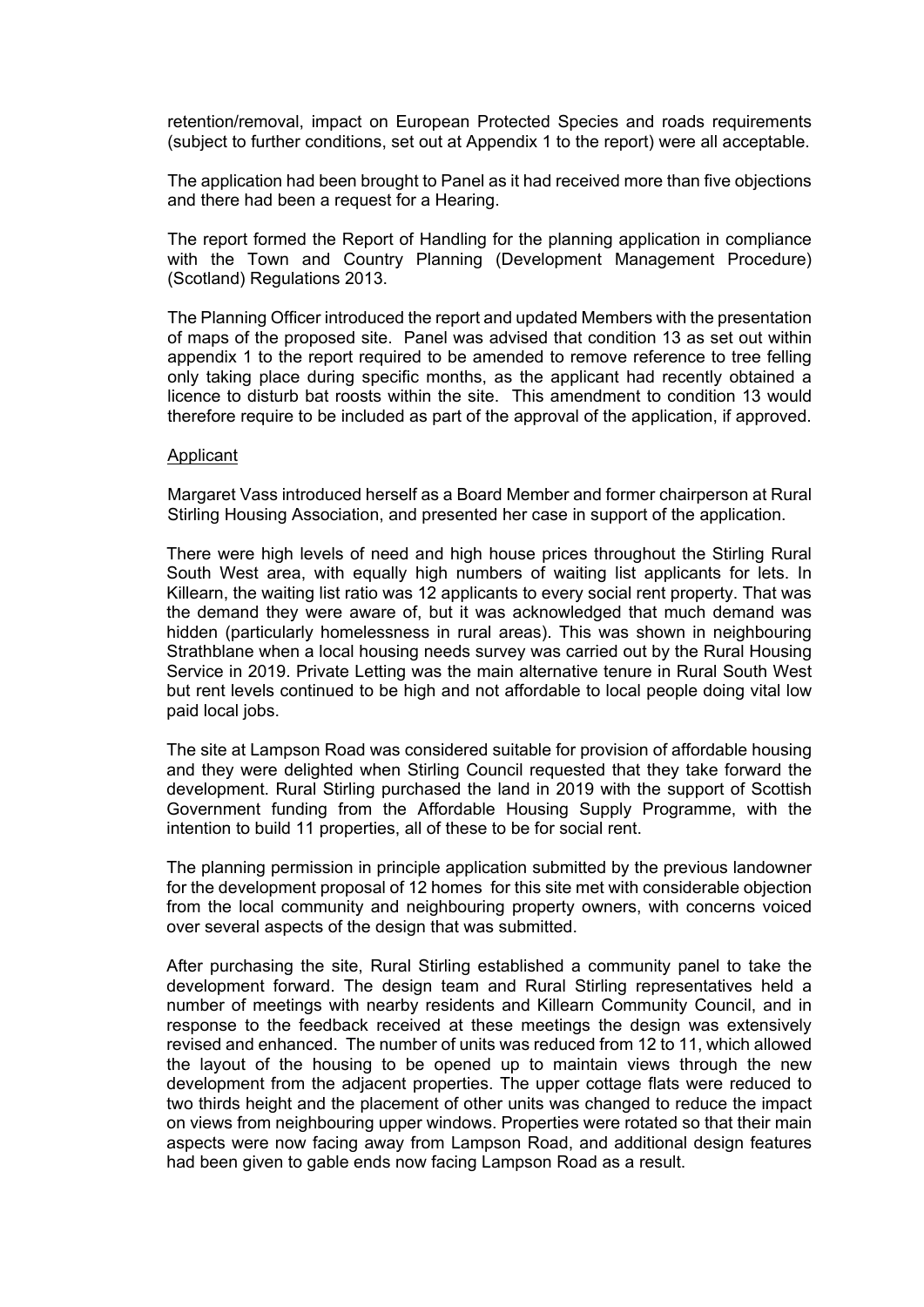This process has resulted in a design that has been adapted to address local concerns, which met local and national policy and would provide robust, sustainable and low-cost housing.

The design proposal for the Lampson Road site also included a wheelchair accessible property specifically designed for a family with specialist needs in urgent need of new housing.

Affordable housing at Lampson Road would be an enormously welcome development for this family, and for all its future tenants, currently waiting for high quality affordable and energy efficient housing in the area. It would provide local people in need of appropriate housing with affordable, well-built and economical homes in the community they felt most connected to, a priority for both Rural Stirling Housing Association and Stirling Council.

The applicant thanked the Chair for the opportunity to address the Panel. The Chair thanked Ms Vass for her presentation.

#### **Objectors**

Fraser Mitchell presented his case as the first of two individuals to speak in objection to the application, sharing the 5 minute time period between them.

Mr Mitchell, a Solicitor from Shoosmiths, noted that he was speaking on behalf of his client, Mr Andrew Willder, who was an objector to the application, noting the full objection had been set out in two letters dated 21 July and 1 October, which he urged Panel members to fully consider before taking any decision.

The primary objection of his client related to the way in which the application had been assessed, which in their view could render unlawful any decision taken by the Panel. Specifically, Panel members had not been provided with all relevant information in relation to ancient woodland.

Part of the application site had been assessed as ancient woodland, and there was a strong presumption against the removal of ancient woodland contained in national policy.

The Panel report concluded that the site suffered from very high herbivore impact and was not ancient woodland of significant bio diversity interest. However this conclusion was not based on a full understanding of the available data from the Native Woodland Survey of Scotland and did not properly consider the strong presumption against the removal of ancient woodland.

Mr Mitchell argued that paragraph 2.89 of the Panel report was factually incorrect, as a correct analysis of relevant data showed that the bio diversity interest of the site had the highest rating in the Native Woodland Survey. The error in this case was based on a reliance on data relating to the impact of deer and livestock on ancient woodland, however there was no livestock on this site, and therefore the purported impact as stated in the Panel report had not occurred and could not occur.

In relation to bats, his client had a number of concerns. First, the Council considered the two bat surveys carried out in 2020 as sufficient in respect of the mature oak tree site, whereas Nature Scotland considered those to be initial surveys and expected later surveys to follow after the hibernation period. No further surveys of the mature oak had been undertaken to their knowledge.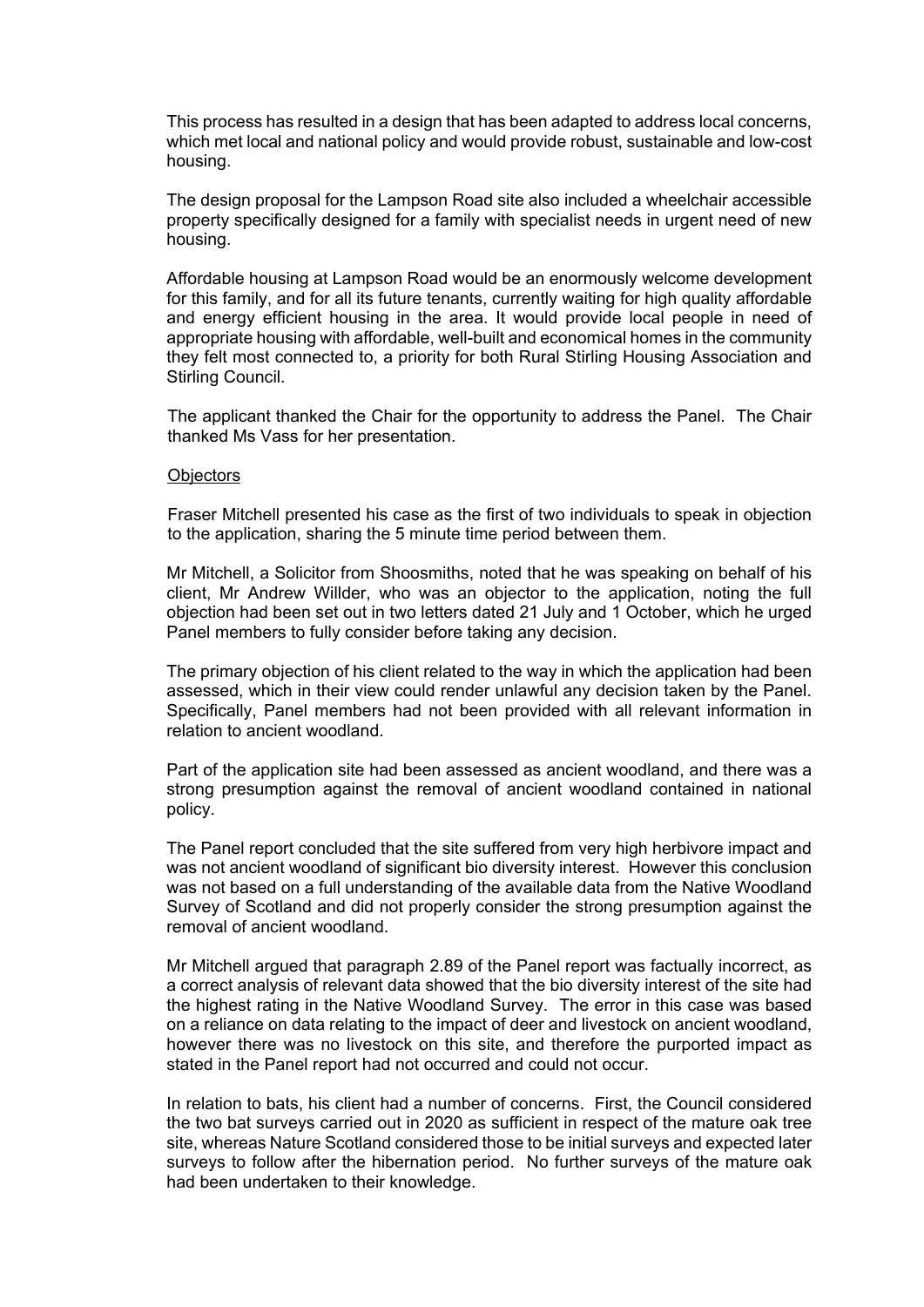Second, the Panel report referred to the three key tests from the 1994 regulations, that the Council must consider, however did not make Panel aware of what key test 2 required applicants and the Council to address. There was no evidence that the application had addressed key test two.

Jim Ptolomey introduced himself as the Chair and Planning Consultant for Killearn Community Council and presented his case as the second of the two individuals to speak in objection to the application.

Mr Ptolomey noted that he was speaking in relation to the concerns of the property owners in that part of the village. The main concern was the environmental impact and the design in relation to the surroundings. It was their view that the proposals did not comply with the Local Development Plan in that Killearn was already ahead of the number of units targeted within the plan.

Their view was that the proposal did not comply with the Local Development Plan particularly regarding Policy 1 Place Making, as it did not comply with the character of the wider location. In their view it did not positively contribute to the character of the surrounding built environment particularly regarding the density and scale, specifically in relation to the flatted units.

There were also concerns regarding the visual impact of bins and cycle parking onto Lampson road, which would detract from the current look of the area. It was their view that overall the proposal did not present a natural extension to the existing urban form.

Mr Ptolomey noted that in 2017 the same site was deemed unsuitable for 6 houses and that the Planning Panel at that time had concluded that the smaller development would not enhance the quality of the built environment. They could not understand how this much larger development could now be considered appropriate.

The chair thanked Mr Mitchell and Mr Ptolomey for their presentations.

#### Local Member

Councillor Robert Davies spoke as a local Ward Member in relation to the application.

Councillor Davies wished to echo the comments made by the applicant in terms of the urgent need for housing within the Ward 2 area, in particular affordable housing. He noted how difficult it was to secure any housing at all, let alone affordable housing.

The Demographics in the area were increasingly elderly and there was a risk that society in the area was being distorted towards the upper age range. Affordable housing would provide an opportunity to lower the average age range in that area which would have knock on effects for society in general, where for example there were increasing closure of rural primary schools due to lack of young families.

Cllr Davies noted that while acknowledging the concerns relating to the Local Development Plan, he would argue that Killearn and surrounding area had a wide variety of architectural styles and it was his view that the area could accommodate it.

Overall, there was an urgent need for housing and a lack of appropriate land to provide it on. This was a piece of land which was available to be developed. He urged the Panel to approve the application.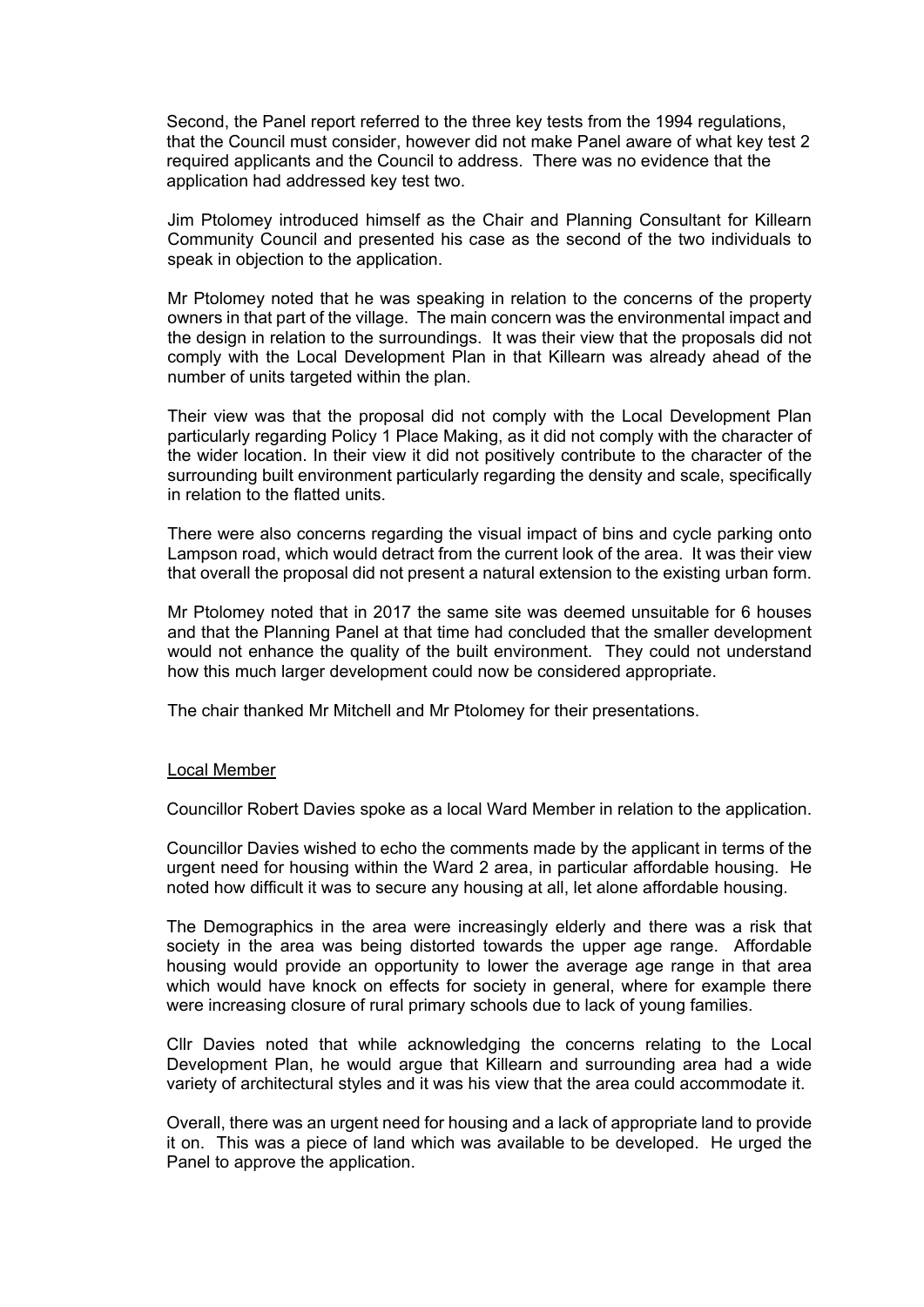The Chair thanked Councillor Davies for his presentation. Councillor Davies then withdrew from the meeting by exiting the Teams call.

Councillor Berrill moved that the application be refused due to concerns relating to overdevelopment of the site and the massing and height of the proposed development.

Having failed to find a seconder, Councillor Berrill asked for his dissent to be recorded.

#### **Decision**

The Planning & Regulation Panel agreed:-

- 1. to approve the application subject to the conditions set out at Appendix 1 to the report; and
- 2. that condition 13 set out within appendix 1 to the report required to be amended to remove reference to tree felling only taking place during specific months, as the applicant had obtained a licence to disturb bat roosts within the site.

(Reference: Report by Senior Manager – Infrastructure, dated 24 September 2021, submitted)

## **PL404 FULL PLANNING PERMISSION FOR PROPOSED MODIFICATION TO THE DESIGN OF DWELLING APPROVED UNDER 19/00980/FUL AT GARDEN GROUND OF 12 WELLGATE DRIVE BRIDGE OF ALLAN - 21/00554/FUL**

The proposal was being considered by Planning & Regulation Panel as the development had received more than five objections and required determination by Planning & Regulation Panel in accordance with the Council's Scheme of Delegation for determining planning applications.

The report formed the Report of Handling for the planning application in compliance with the Town and Country Planning (Development Management Procedure) (Scotland) Regulations 2013.

The Planning Officer introduced the report and updated Members with the presentation of maps of the proposed site.

Responding to questions from Members, the Planning Officer confirmed the extent of removal and replacement of existing hedges and also proposed access arrangements for the new property.

Noting a concern regarding the potential for the construction phase to result in a level of mess and untidiness in the surrounding road area, Councillor Dodds requested that if Panel were minded to approve the application, that the approval should include an additional requirement for the applicant to keep the surrounding road area generally clean and tidy during the construction process. The Planning & Building Standards Manager confirmed that this could be appropriate to include as an additional advisory note to the approval, if Panel were to agree to that.

#### **Decision**

The Planning & Regulation Panel agreed to approve the application subject to the conditions set out at Appendix 1 to the report, with the inclusion of an additional advisory note requesting the applicant to keep the surrounding road area generally clean and tidy during the construction process.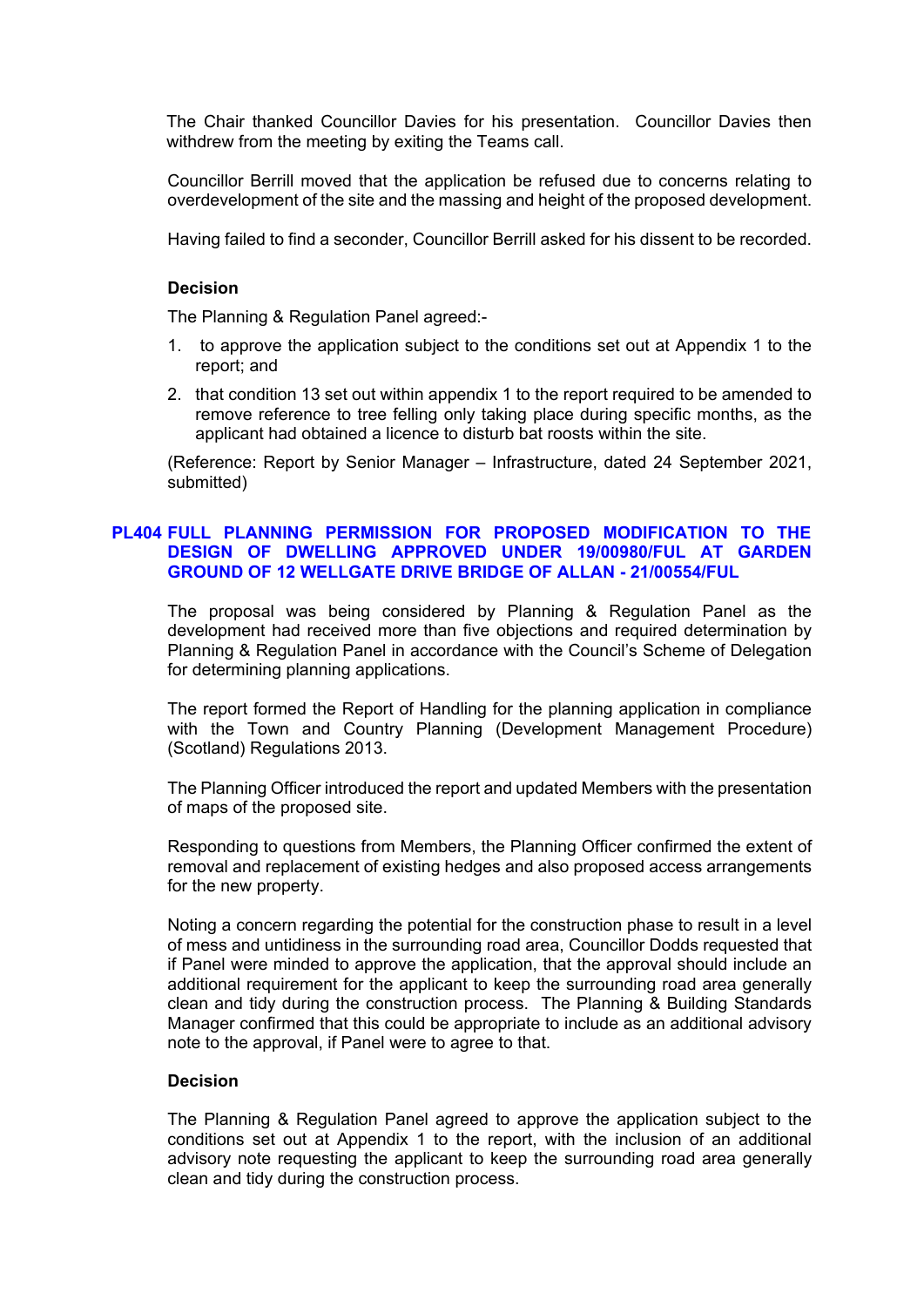(Reference: Report by Senior Manager - Infrastructure, dated 8 September 2021, submitted)

## **PL405 DEMOLITION OF EXISTING GARAGE/OUTBUILDING AND ERECTION OF DWELLING HOUSE. AT KINGS PARK HOUSE, 21 VICTORIA PLACE, KINGS PARK, STIRLING, FK8 2QT - MR S MCLEOD - 21/00550/FUL**

Full planning permission was sought for the erection of a dwelling house with associated landscaping, parking and site infrastructure at Kings Park House, 21 Victoria Place, Kings Park, Stirling.

The application had been referred to the Planning & Regulation in accordance with the Council's scheme of delegation procedures since the application had received five or more objections.

The report formed the Report of Handling for the planning application in compliance with the Town and Country Planning (Development Management Procedure) (Scotland) Regulations 2013.

The Planning Officer introduced the report and updated Members with the presentation of maps of the proposed site.

Discussion took place regarding various aspects of the development, with some Members noting concerns regarding impact on privacy of the neighbouring property and overall suitability of the application within the conservation area.

#### Motion

The Planning & Regulation Panel agrees to approve the application, subject to the conditions set out at Appendix 1 to the report.

Moved by Councillor Alasdair MacPherson, seconded by Councillor Graham Houston.

#### Amendment

The Planning & Regulation Panel refuses to grant the application due to the application being incongruous to the setting of the conservation area, with the height, massing and use of external glazing being inappropriate for the setting.

Moved by Councillor Scott Farmer, seconded by Councillor Alistair Berrill

On the roll being called, the Members present voted as follow:-

| For the Amendment (4)            | Councillor Alistair Berrill<br><b>Councillor Douglas Dodds</b><br><b>Councillor Scott Farmer</b><br>Councillor Jim Thomson |
|----------------------------------|----------------------------------------------------------------------------------------------------------------------------|
| <b>Against the Amendment (3)</b> | <b>Councillor Graham Houston</b><br><b>Councillor Alasdair MacPherson</b><br><b>Councillor Jeremy McDonald</b>             |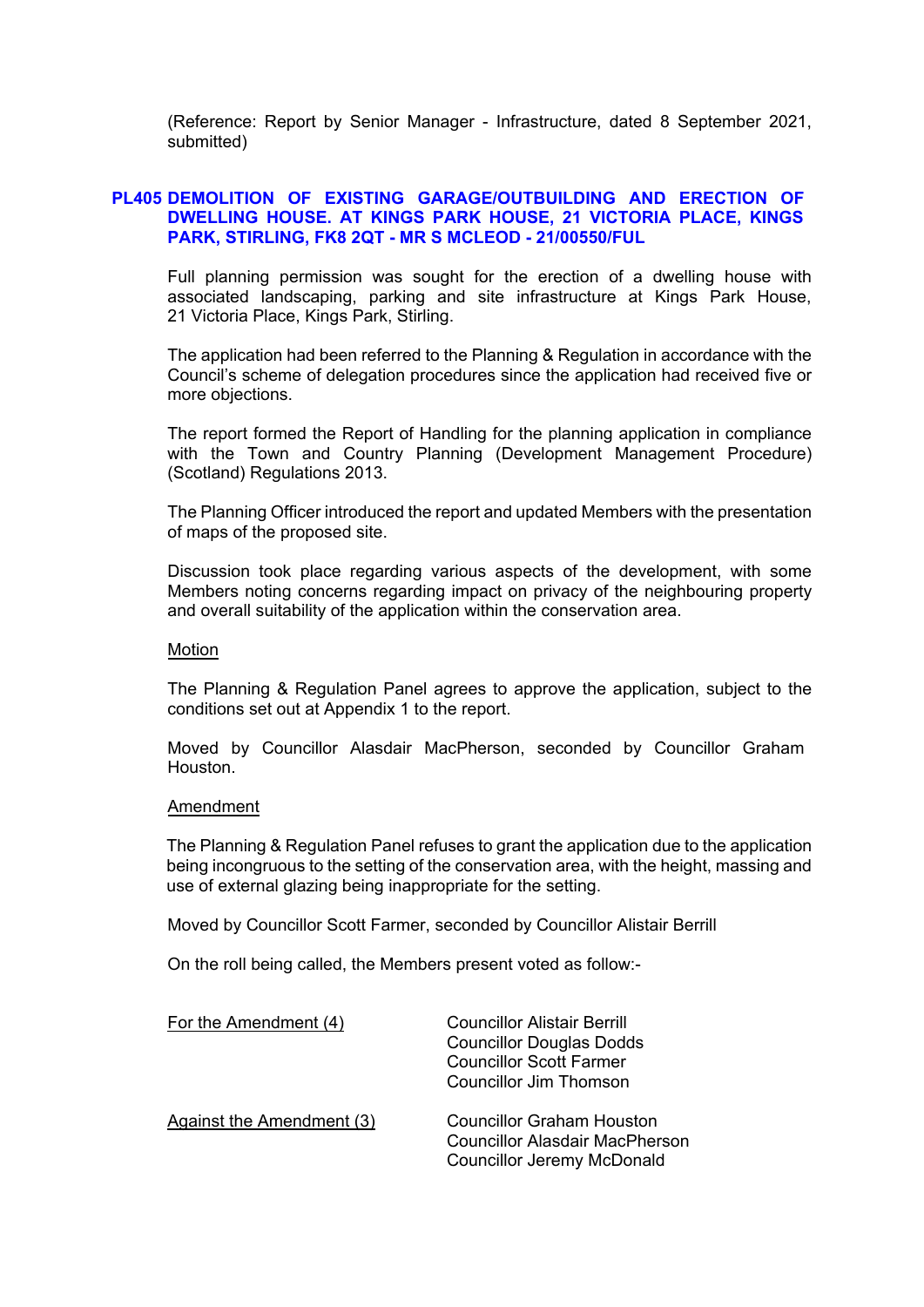Not Voting (1) Councillor Danny Gibson

The Amendment was carried by 4 votes to 3 votes with 1 not voting and became the Substantive Motion.

On the roll being called for the Substantive Motion, the Members present voted as follows:-

| For the Substantive Motion (4)     | Councillor Alistair Berrill<br><b>Councillor Douglas Dodds</b><br><b>Councillor Scott Farmer</b><br>Councillor Jim Thomson |
|------------------------------------|----------------------------------------------------------------------------------------------------------------------------|
| Against the Substantive Motion (3) | Councillor Graham Houston<br><b>Councillor Alasdair MacPherson</b><br><b>Councillor Jeremy McDonald</b>                    |
| Not Voting (1)                     | <b>Councillor Danny Gibson</b>                                                                                             |

The Substantive Motion was carried by 4 votes to 3 votes with 1 not voting.

#### **Decision**

The Planning & Regulation Panel refused to grant the application due to the application being incongruous to the setting of the conservation area, with the height, massing and use of external glazing being inappropriate for the setting.

(Reference: Report by Senior Manager – Infrastructure, dated 22 September 2021, submitted)

#### **PL406 SITING OF A PORTABLE KIOSK TO SERVE COLD FOOD, AND COLD AND HOT DRINKS (RETROSPECTIVE) AT KIRKHOUSE INN, GLASGOW ROAD, STRATHBLANE, STIRLING, G63 9AA - MR DAVID COWAN - 21/00531/FUL**

Retrospective planning permission was sought for a portable kiosk to serve cold food and cold and hot drinks.

The application was brought before the Panel as a total of 7 objections had been received in relation to the application. Applications receiving 5 or more objections required referral to the Planning and Regulation Panel.

The report formed the Report of Handling for the planning application in compliance with the Town and Country Planning (Development Management Procedure) (Scotland) Regulations 2013.

The Planning Officer introduced the report and updated Members with the presentation of maps of the proposed site.

Responding to questions from Members, the Planning Officer confirmed that the application did not include any proposed seating area. The Legal Adviser to the Panel confirmed that approval of the application could not lead to the granting of permission for a seating area through any separate Licensing application process. If a seating area was not included in the planning permission then it could not be permitted through any other process.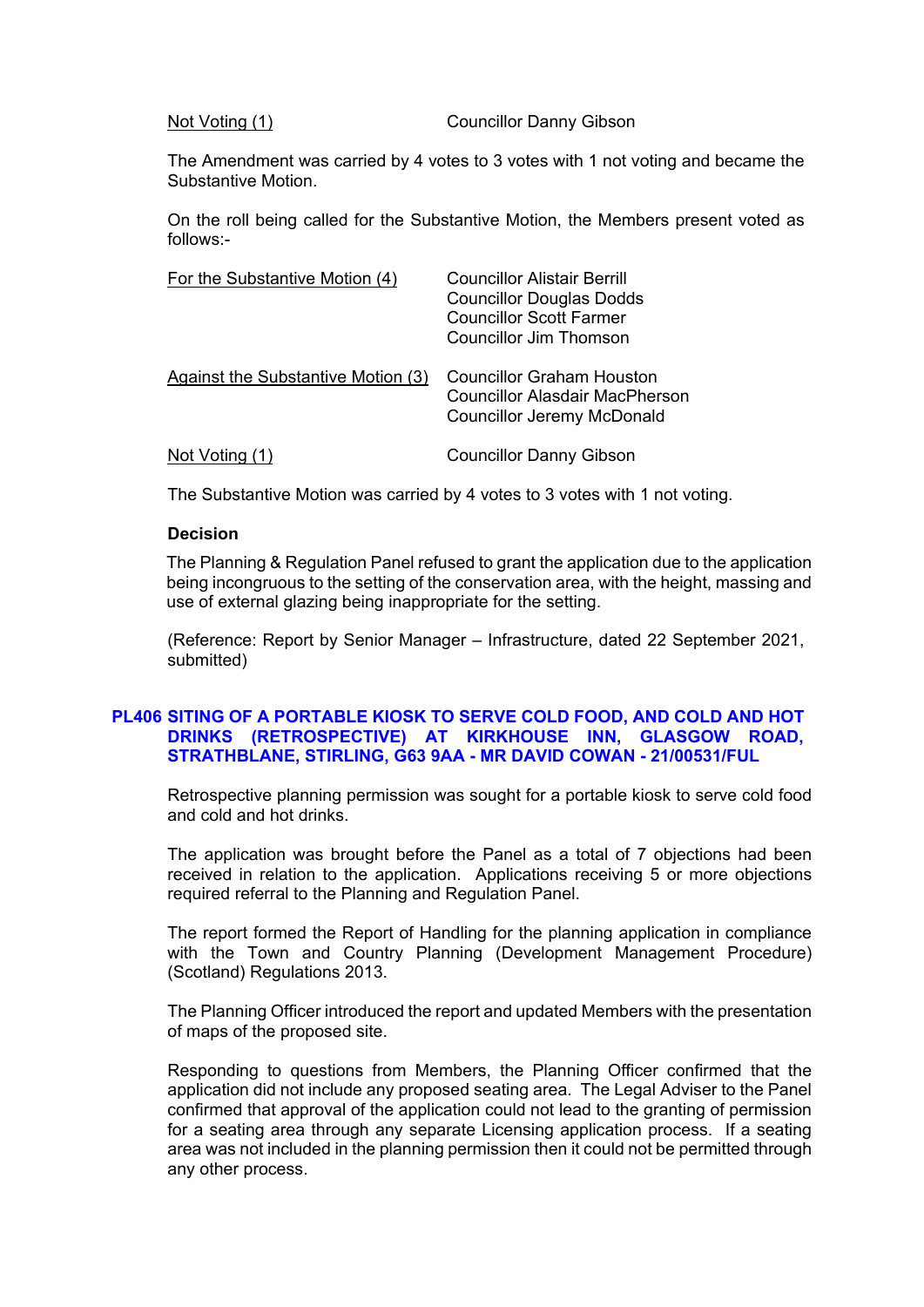#### **Decision**

The Planning & Regulation Panel agreed to approve subject to the conditions and reasons as set out in Appendix 1 attached to the report.

(Reference: Report by Senior Manager – Infrastructure, dated 22 September 2021, submitted)

#### **PL407 DETERMINATION OF A CIVIC LICENCE APPLICATION: TAXI VEHICLE LICENCE RESTRICTED TO RURAL AREAS**

The purpose of this report was to provide detail in relation to an application for a taxi vehicle licence to be determined by the Planning & Regulation Panel as the civic licensing authority.

The licensing authority had exercised its power to cap the number of taxi vehicle operator's licences granted within its area. The cap was currently set at 77. That cap only applied to taxi vehicle licences and did not apply to private hire car licences.

There was special provision within that cap for taxis that were licensed to operate in rural areas. Currently there were 11 licences in this category. All of these rural licences had a condition that the taxi operator may not ply for hire within 5 miles of Stirling city centre.

An application for the grant of a taxi vehicle licence had been submitted. The application was for a rural taxi vehicle licence. The applicant was licensed as a taxi driver and currently drove for another operator. He had submitted a letter to support his application.

If the Panel was minded to approve the application, it was proposed that the following conditions be attached:

- Restricted Area cannot ply for hire within a 5-mile radius of Stirling City Centre; and
- Rural areas only.

The applicant had agreed to those conditions, and the grant of a vehicle licence in those terms would have no impact on the limit to the number of taxi vehicles in the city centre.

## **Decision**

The Planning & Regulation Panel agreed to:-

- 1. grant the licence with additional conditions as detailed at paragraph 2.5 of the report as follows:-
	- Restricted Area cannot ply for hire within a 5-mile radius of Stirling City Centre; and
	- Rural areas only.

(Reference: Report by Chief Officer - Governance, dated 21 September 2021, submitted)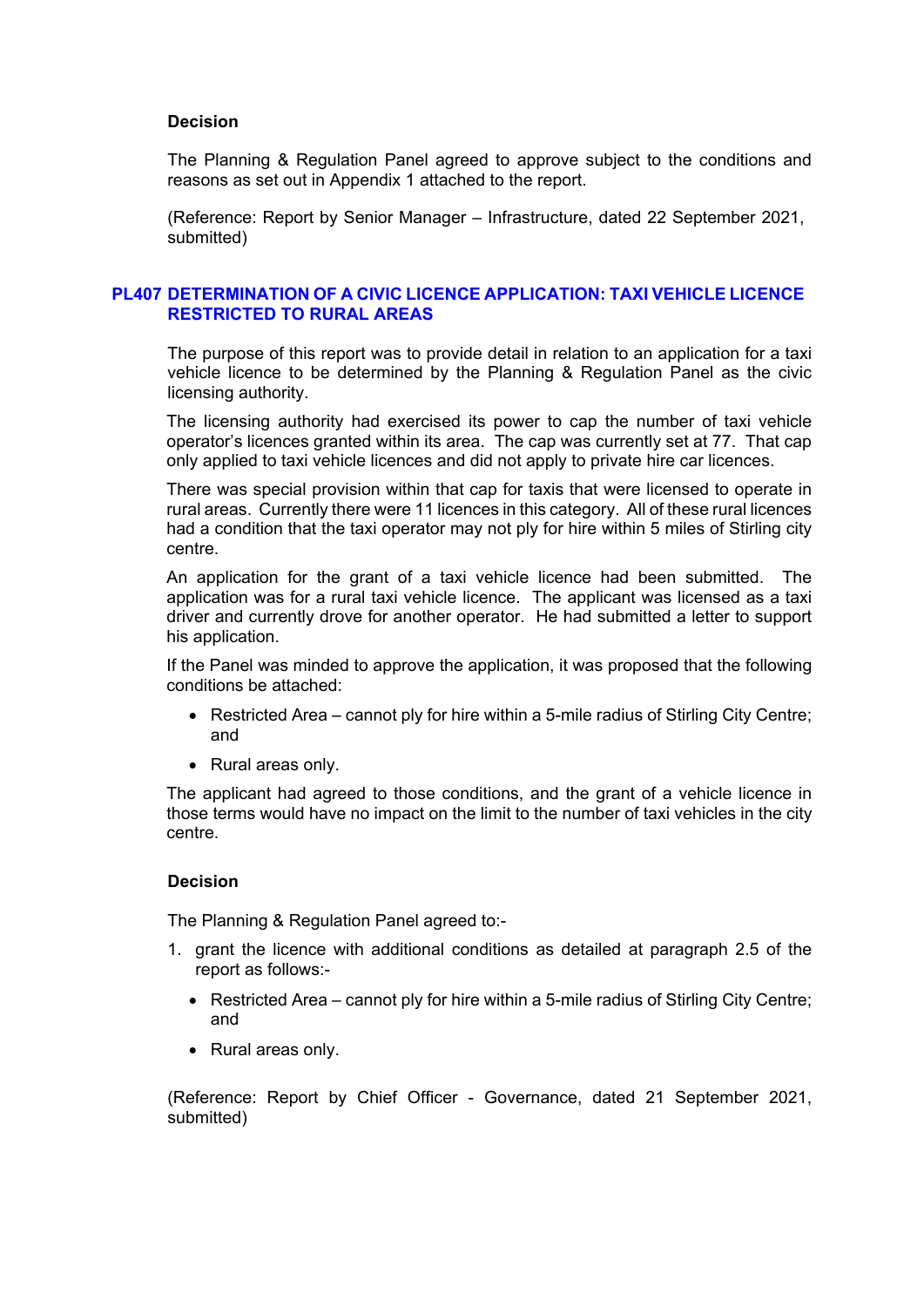**The Panel resolved that under Section 50A (4) of the Local Government (Scotland) Act 1973, the public be excluded from the Meeting for the following items of business on the grounds that it involved the disclosure of exempt information as defined in Paragraphs 14 of Part 1 of Schedule 7A of the Local Government (Scotland) Act 1973.** 

## **PL408 DETERMINATION OF [A CIVIC LICENCE APPLICATION: TAXI DRIVER'S](/forms/request.htm)  LICENCE**

The purpose of this report was to provide detail in relation to an application for a taxi driver's licence, to be determined by the Planning & Regulation Panel as the civic licensing authority.

This report had previously been submitted to the Planning and Regulation Panel on 7 September 2021. The Applicant had requested to speak on behalf of his application but did not attend. The Panel took the decision to defer the report to allow the applicant a chance to attend the Panel.

The Clerk outlined the procedures for the Hearing process and the protocols to be followed for this item.

## Motion

The Planning & Regulation Panel agrees to grant the licence with suitable conditions, to be agreed by Officers in consultation with Police Scotland.

Moved by Councillor Graham Houston, seconded by Councillor Alasdair MacPherson

Amendment

The Planning & Regulation Panel refuses to grant the licence.

Moved by Councillor Jeremy McDonald, seconded by Councillor Douglas Dodds

On the roll being called, the Members present voted as follow:-

| For the Amendment (4)     | <b>Councillor Alistair Berrill</b><br><b>Councillor Douglas Dodds</b><br><b>Councillor Danny Gibson</b><br><b>Councillor Jeremy McDonald</b> |
|---------------------------|----------------------------------------------------------------------------------------------------------------------------------------------|
| Against the Amendment (4) | <b>Councillor Scott Farmer</b><br><b>Councillor Graham Houston</b><br><b>Councillor Alasdair MacPherson</b><br>Councillor Jim Thomson        |

There being an equality of votes, the Chair used his casting vote against the Amendment. The Amendment therefore fell by 5 votes to 4.

On the roll being called for the Motion, the Members present voted as follows:-

For the Motion (4) Councillor Scott Farmer Councillor Graham Houston